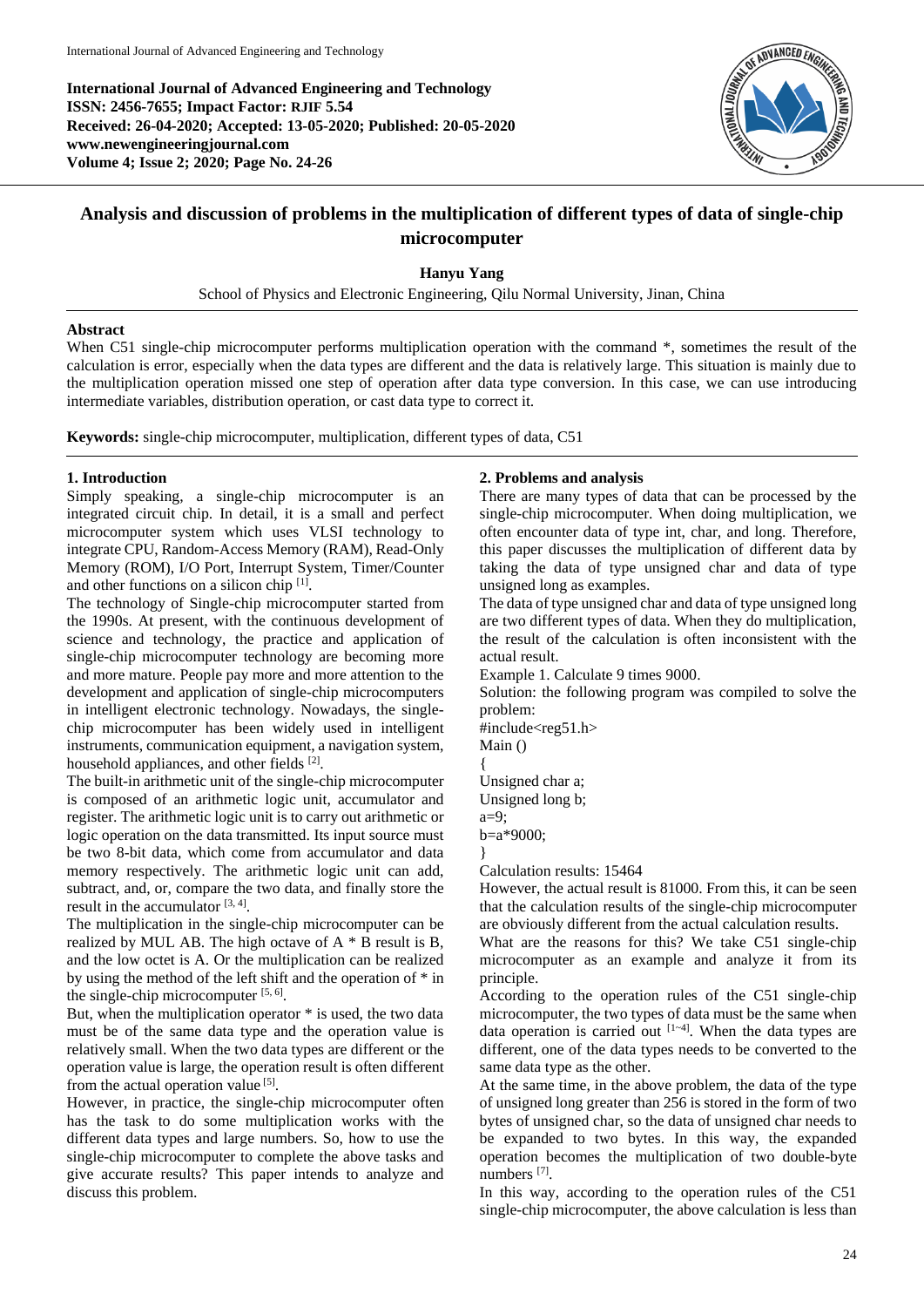one multiplication operation in actual operation. In other words, some of the data do not perform multiplication. To be exact, it is the first 8 bits that do not perform multiplication. Therefore, in the operation process, there is a lack of high 8 bit operation results. At the same time, the operation results of the last 8 bits also occupy the position of the operation results of the first 8 bits, so that the operation results are not correct.

### **3. The method of solution**

Therefore, we think that there are three methods that can be used to solve the above problems.

#### **3.1. Introducing intermediate variables**

That is, by adding an intermediate variable to the calculation to solve the above problem. This intermediate variable added here needs to be able to store the result of the operation.

According to the relevant operation rules of the C51. First, the data of type unsigned char changes to the same data type as the intermediate variable, then the multiplication is performed. At the same time, the C51 can store the operation results of the same type of data. In this way, the first and second 8-digit numbers can do multiplication.

Example 2. Calculate 9 times 9000.

Analysis: For this problem, we can add an intermediate variable C to get the correct value. The specific increase method is as follows.

```
Solution: #include<reg51.h>
Main ()
{
Unsigned char a;
Unsigned long b, c;
a=9;
c=9000;
b = (a * c);
}
```
In this operation, the type of data A is converted to the type of unsigned long consistent with C. The operation result is also of type unsigned long. The C51 can automatically store the data of 9 \* 9000, in this way that the calculation result will not be wrong.

#### **3.2. Distribution operation**

This method is to divide the data larger than 256 into the product of two or more data, and then perform separate operations. Because the separated data are 8 digits, the result of multiplication can be stored correctly, so that there will be no omission in the end.

Example 3. Calculate 9 times 9000。

Analysis: For this problem, we can decompose 9000 into 90 times 100, and then calculate the product respectively to get the correct result. The details are as follows.

Solution: #include<reg51.h> Main () {

Unsigned char a; Unsigned long b; a=9;  $b = (a*90)$ ;  $b= (b*100)$ ;

}

In this operation, the first operation a \* 90 is the operation of two unsigned char data, and the result is stored in B of unsigned long. The overall operation result is of the type of unsigned long, and the number of 9 \* 9000 can be stored at B of unsigned long, so the operation result is correct.

#### **3.3. Casting data type**

The casting data type is to use "()" to cast the data of type unsigned char, and then perform the operation. There are two conversion methods in the C51: implicit conversion and display conversion. The above two solutions are implicit conversion, that is, the C51 processes and transforms data by itself. In this method, the display of data type is converted, that is, the data type is converted manually. When both data are of the type of unsigned long, the operation results are stored in the storage unit of the type of unsigned long that can be stored.

Example 4. Calculate 9 times 9000.

Analysis: We can first force A into the data of type unsigned long, and then perform the multiplication operation. The specific method is as follows.

Solution: #include<reg51.h>

Main ()

{ Unsigned char a;

Unsigned long b;

a=9;

b= ((unsigned long) a)\*9000;

}

In this operation, A is first cast to the type of unsigned long, which can store the data of 9  $*$  9000. So the result is correct.

#### **4. Conclusion**

When the single-chip microcomputer performs multiplication operation on two kinds of large and different types of data, the result is often incorrect. This situation is mainly due to missing one step of operation after data type conversion. Therefore, we think that we can get accurate results by introducing intermediate variables, distribution operations, or casting data type.

However, these three methods have their own characteristics, so from the convenience of operation, each has its own advantages and disadvantages. From the discussion above, the first and second methods can be applied to the operations with different data types, larger data but less data amounts. When the data type is different, the data is large, but the amount of data is also large, the third method can more effectively prevent operation errors.

#### **5. References**

- 1. Li QL. Principle and application of single chip microcomputer. Beijing: Tsinghua University Press, 2014.
- 2. Fan LN. Principle and application of single chip microcomputer. Beijing: China Machine Press, 2019.
- 3. Huang FZ. Principle and application of single chip microcomputer. Beijing: China Machine Press, 2019.
- 4. Wang HW. Principle and application of single chip microcomputer. Beijing: Tsinghua University Press, 2019.
- 5. Liu GY. Analysis of multi bit multiplication operation in C language programming of single chip microcomputer. Computer Knowledge and Technology. 2019; 15(24):242- 255.
- 6. Jiang H. Correction of double byte multiplication subroutine in PIC16 single-chip microcomputer